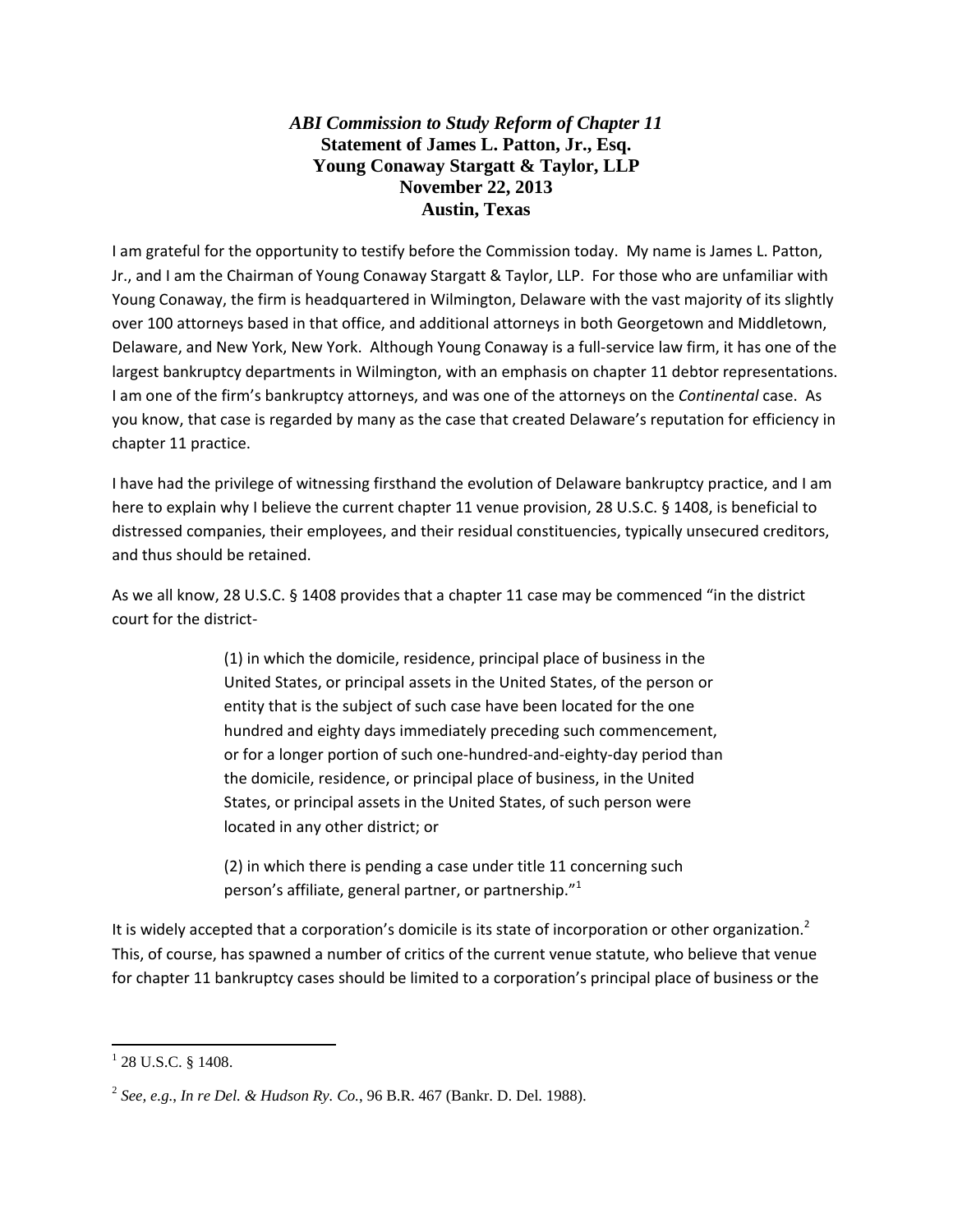location of its principal assets, and many who also believe that the "affiliate filing rule" set forth above should also be dispensed with.

At bottom, the criticisms of the current venue provision can be reduced to two general arguments. First, the current provision allows for a corporation to file away from its "home forum" and thereby inconveniences or prevents employees and smaller creditors from participating in a debtor's chapter 11 case. Second, an academic criticism arising from a theory, championed most prominently by Professor Lynn M. LoPucki of UCLA School of Law but also by others, that the current venue provision has created "competition" for chapter 11 cases in a manner that has compromised the integrity of the entire bankruptcy system and led to increased failures and refilings of companies that emerge from chapter 11. As a practitioner who is not a practicing academic, I will mainly speak to the first criticism and the benefits of the current system I see as a practitioner. However, I will also very briefly speak to the academic debate today.

## **Clarity and Convenience**

We should begin by noting that that 28 U.S.C. § 1408 is concerned primarily with clarity regarding the propriety of a court's jurisdiction over parties, while convenience to non-debtor parties is the subject of a separate statute, 28 U.S.C. § 1412. The latter provision provides that, after a case is filed, "[a] district court may transfer a case or proceeding under title 11 to a district court for another district, in the interest of justice or for the convenience of the parties."<sup>3</sup> As I will explain, attempts to address convenience by altering 28 U.S.C. § 1408 will result in neither clarity nor increased convenience, thereby taking away the clarity and related benefits of current venue law without any significant increased benefits.

Venue based on state of incorporation or organization provides a clear, bright‐line venue option that is easily ascertained and practically undisputable. Elimination of venue based on a company's place of incorporation—the only venue option that is clear and easily ascertainable in advance by all parties in interest—will result in increased litigation concerning a debtor's "principal place of business" and "principal assets."

Proponents of restricting a debtor's venue choice to principal place of business or location of principal assets presume the venue choice is easily determinable. However, the determination of a debtor's principal place of business or location of principal assets in large chapter 11 cases often will require an intensive factual and legal inquiry and result in substantial litigation in the critical early stages of a corporation's bankruptcy. Circuits diverge sharply on many important points of bankruptcy law that significantly affect the rights of stakeholders. No doubt, if these more amorphous venue tests were to be the only bases for venue, tactical litigation over venue will proliferate. As businesses expand into multiple states and nations, and corporate decision making becomes more and more diffuse, the concepts of "principal place of business" and "location of principal assets" each become increasingly vague.

 <sup>3</sup> 28 U.S.C. § 1412.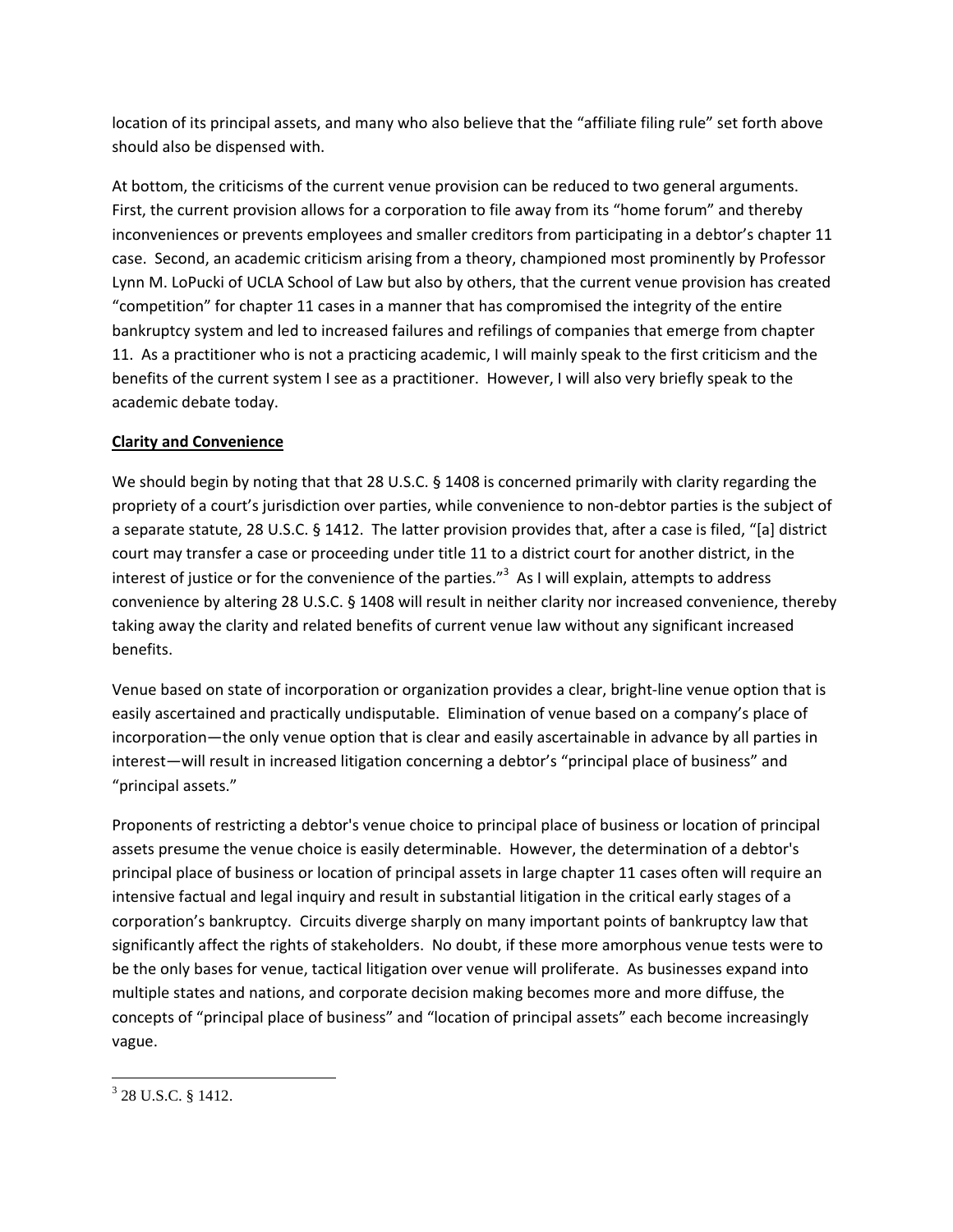Ascertaining the principal place of business of a large company with diverse operations and an intricate corporate structure has never been an easy task. For nearly a century, courts have disagreed over the test to be applied in determining a corporation's principal place of business in connection with a bankruptcy case. Although in *The Hertz Corp. v. Friend*, 130 S. Ct. 1181 (2010), the Supreme Court has recently held, in the context of construing the federal diversity jurisdiction statute, that a company's principal place of business "refer[s] to the place where a corporation's officers direct, control, and coordinate the corporation's activities," it is far from clear whether this test, referred to as the "nerve center test," will control the inquiry of what is a corporation's "principal place of business" in a bankruptcy venue determination.

Even assuming the "nerve center" test set forth in *Hertz* were to be uniformly applied in the bankruptcy context, the test described in *Hertz* is a fact-intensive and time-consuming determination for many businesses, in particular large entities with dispersed operations and management, that is likely to be the subject of litigation if state of incorporation is removed as a basis for venue under the Bankruptcy Code. In today's global economy, many large companies have widely dispersed management and operations, some of which are intentionally segregated to allow for the effective control of business lines or services that have different geographic sales or manufacturing concentrations.<sup>4</sup> For such entities, determining the location of their "nerve centers"—unlike the state of incorporation—is far from straightforward.

Additionally, due to technological advances that enable virtually instantaneous communication, companies are highly mobile and may move their headquarters with regularity.<sup>5</sup> One recent study concluded, among other things, that (1) U.S. headquarters relocate a significant 5% a year;<sup>6</sup> (2) of the 500 largest U.S. headquarters, 36 moved between 1996 and 2001, or 7.2% every five vears:<sup>7</sup> (3) headquarters of U.S. multi-site firms are typically disconnected from production sites;<sup>8</sup> and (4) many of these moves have little to do with operations and instead are due to economic factors such as a state's offer of tax breaks or other economic incentives.<sup>9</sup> If rampant forum shopping truly exists, many sophisticated companies will relocate their headquarters to jurisdictions perceived to be favorable, the effectiveness of which will almost certainly be challenged (engendering more litigation) by parties in interest.

<sup>9</sup> *Id.* at 176–79.

<sup>4</sup> *See, e.g.,* Vanessa Strauss-Kahn & Xavier Vives, *Why and Where Do Headquarters Move?*, 39 Regional Science & Urban Economics 168, 169 (2009) (stating that the 50,000 firms in its study had an average of fifteen (15) headquarters); *see also Tosco Corp. v. Comtys. for a Better Env't*, 236 F.3d 495, 502 (9th Cir. 2001) (noting that plaintiff asserted that it had four (4) separate headquarters in different states).

<sup>5</sup> *See* Strauss-Kahn & Vives, 39 Regional Science & Urban Economics at 170–71.

<sup>6</sup> *Id.* at 168, 172, Table 2.

<sup>7</sup> *Id.* at 172, 182, Table A7.

<sup>8</sup> *Id.* at 168–69.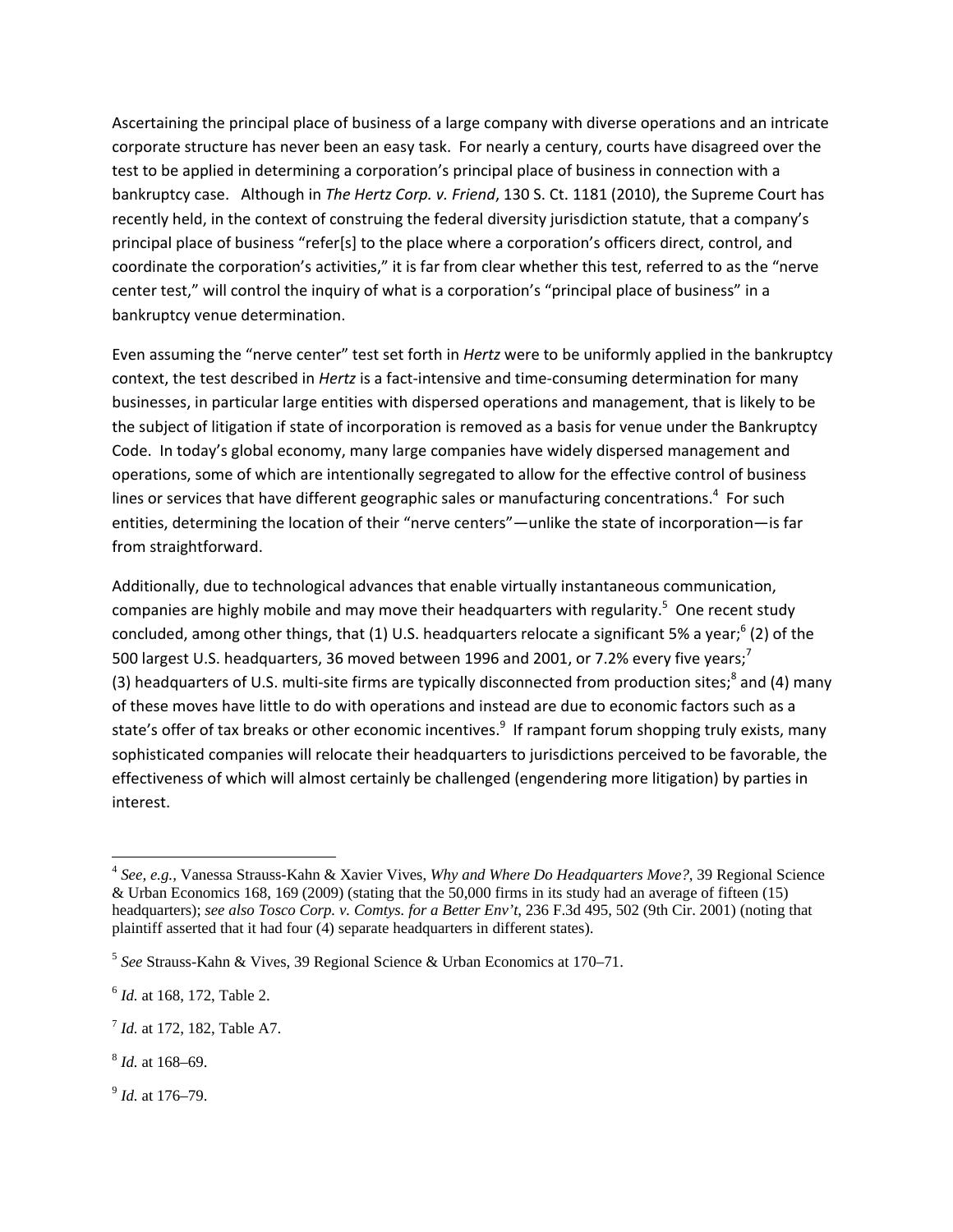Like venue based on a principal place of business, the venue based on "place of principal assets" presents a fact‐intensive inquiry and is likely to be litigated more frequently if state of incorporation is no longer a basis for chapter 11 venue. This is as true for companies with hard assets as it is for companies with intangible assets, but in the case of companies in which substantial value is in the form of intangible assets (such as trademarks, trade names, patents, technology, computer‐related products, information systems, licenses, contracts, etc.), the term has little meaning. In these cases, "place of principal assets" is a far less "real" contact than state of incorporation, and it is a great deal more difficult to determine. Even with respect to debtors whose value is in the form of "hard assets," like inventory, equipment, owned or leased wholesale and retail locations, and other non-movable assets, the place of "principal assets" is not easily ascertained. National and regional retailers and restaurants, by way of common examples, have stores in several states. As should be clear, determining venue based on the location of "principal assets" in these cases can be expensive and time‐consuming and, if anything, points out the need to expand rather than limit venue choices so as to reduce litigation, uncertainty, and expense.

Recent experience under the Bankruptcy Code confirms that these new venue tests will be difficult to apply. The availability of "state of incorporation" as a venue choice has freed corporate chapter 11 debtors from the burden, expense, and distraction of venue litigation for decades. However, since 2005, one chapter of the Bankruptcy Code has required bankruptcy courts to apply a venue test similar to the venue tests that will be applicable to corporate chapter 11 debtors if state of incorporation ceases to be a clear, unequivocal basis for chapter 11 venue. Under chapter 15 of the Bankruptcy Code, the bankruptcy court must make a determination whether a foreign debtor's foreign proceeding is a "main" or "non‐main" proceeding. To be a "foreign main proceeding," the proceeding must be a foreign proceeding "pending in the country where the debtor has the center of its main interests" or "COMI."<sup>10</sup> The bankruptcy courts have now had eight years' experience with litigating COMI issues, and the results are unsettling.

Like the phrases "principal place of business" and "principal assets," the phrase "center of main interests" is not fully defined in the Bankruptcy Code.<sup>11</sup> Judge Allan L. Gropper, a leading bankruptcy jurist, recently observed that "[t]he factors that go into the determination of COMI have been formulated and reformulated by the courts."<sup>12</sup> Courts have considered numerous and varied factors including: the location of the debtor's headquarters; the location of the managers; the location of the principal assets; the location of the majority of the debtor's creditors; and the jurisdiction whose law

 $10$  11 U.S.C. § 1502(4).

 $11$  Unlike the general bankruptcy venue statute, chapter 15 does provide some guidance about the meaning of the phrase "center of main interest." Section 1516 states: "[i]n the absence of evidence to the contrary, the debtor's registered office, or habitual residence in the case of an individual, is presumed to be the center of the debtor's main interest." 11 U.S.C. § 1516. This is essentially a default rule that applies where the issue of COMI is not contested. *In re Artimm, S.R.L.*, 335 B.R. 149, 159 (Bankr. C.D. Cal. 2005).

<sup>&</sup>lt;sup>12</sup> Hon. Allan L. Gropper, *The Model Law after Five Years: The U.S. Experience with COMI*, 2011 Norton Ann. Rev. of Int'l Insolvency 13, text at n.20 (2011).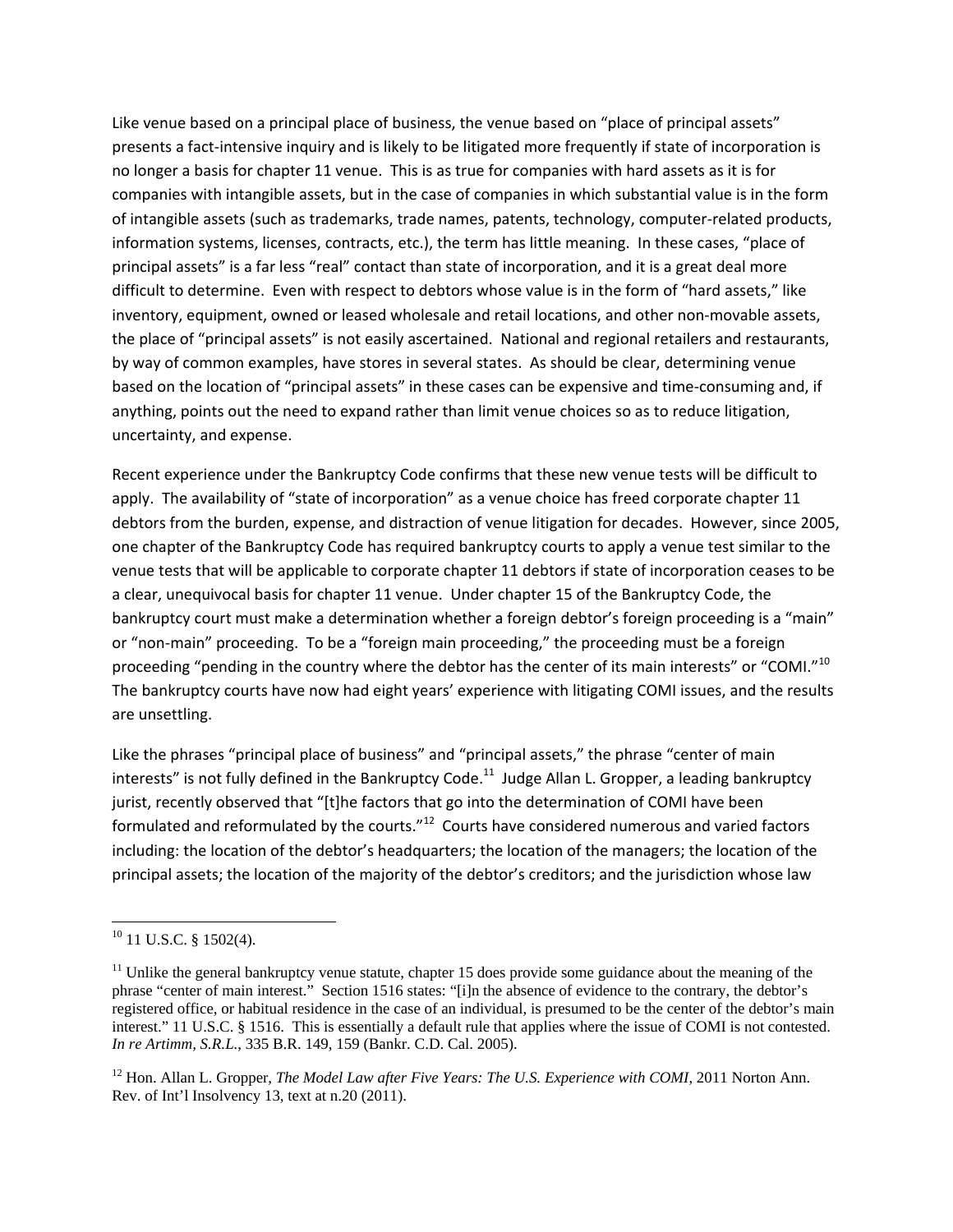would apply to most disputes.<sup>13</sup> Judge Gropper's grim assessment of the effects of COMI litigation is that "[t]he requirement that there be a COMI determination has, in too many cases, complicated and confused the process of recognition [of foreign proceedings]."<sup>14</sup> He is not alone in expressing frustration about the burden COMI litigation puts on foreign debtors and the courts at the outset of chapter 15 cases.15

In light of the challenges that courts and parties have had in making fact-intensive venue determinations in chapter 15 cases, it is truly puzzling why the proponents of venue alteration would want to inject more uncertainty and opportunities for costly and burdensome litigation into the determination of venue for corporate debtors in chapter 11 cases. The venue choices that would remain will be increasingly difficult to apply, but ultimately less meaningful in large cases, as businesses continue to expand into multiple states and corporate decision-making becomes more diffuse. A chapter 11 debtor's state of incorporation is the single venue option that can be conclusively and indisputably determined and, unlike principal place of business or location of principal assets, is never subject to challenge.

It is not surprising that the clarity afforded under the current venue provision is generally consistent with the rest of federal law. Federal statutes and case law repeatedly have found a corporation's state of incorporation to be appropriate for venue purposes. Prior to the 1948 enactment of the federal provision that presently, generally governs venue, 28 U.S.C. § 1391, when a federal general venue statute laid venue in the district where one of the parties resided, a corporation was deemed to reside, and venue accordingly was proper, only in its state of incorporation.<sup>16</sup> After the passage of 28 U.S.C. § 1391, when venue was laid where a party resided, venue was proper with respect to a corporation in its state of incorporation.<sup>17</sup> The amendment of section 1391(c) in 1988 generally effected a substantial

<sup>&</sup>lt;sup>13</sup> In re Bear Stearns High Grade Structured Credit Strategies Master Fund, Ltd., 389 B.R. 325, 336 (S.D.N.Y. 2008), *aff'ing* 374 B.R. 122 (Bankr. S.D.N.Y. 2007); *In re British Am. Ins. Co. Ltd.*, 425 B.R. 884, 908–09 (Bankr. S.D. Fla. 2010); *In re Betcorp Ltd.*, 400 B.R. 266, 290 (Bankr. D. Nev. 2009); *In re SphinX Ltd.*, 351 B.R. Bankr. S.D.N.Y. 2006), *aff'd by* 371 B.R. 10 (S.D.N.Y. 2007). *See also* Mark Lightner, *Determining the Center of Main Interests under Chapter 15*, 18 Norton J. of Bankr. L. & Practice 519, 521 (2009).

<sup>14</sup> Gropper, *supra* note 12, text at n.27.

<sup>15</sup> *See, e.g.*, Edward J. Janger, *Virtual Territoriality*, 48 Colum. J. Transnat'l L. 401, 410 (2010) ("At the moment, determining a debtor's COMI is the most hotly litigated issue in international insolvency."); Christopher J. Redmond, *COMI: In Search of Predictability*, 2010 Norton Ann. Rev. of Int'l Insolvency 14, 14 (2010) ("[I]n complex international cross-border insolvency proceedings . . . the location of the COMI of the debtor is often highly litigated and as a result less predictable. This lack of predictability and the lack of clearly discernable criteria by which a determination as to the COMI of a company is an issue which must be addressed and resolved."); Susan Power Johnston, *2007 Developments in Chapter 15*, 2008 Ann. Surv. of Bankr. L. Part III § 22 (Aug. 2008) ("It is also quite possible to conceive of situations in which COMI could be hotly contested for a variety of legitimate reasons, in which case its determination would require development of a complex factual record with all the attendant delay that such disputes can engender, with the risk of concomitant harm to the estate.").

<sup>16</sup> *See Shaw v. Quincy Mining Co.*, 145 U.S. 444, 449-50 (1892).

<sup>17</sup> *See Denver & R.G.W R. Co. v. Bhd. of R.R. Trainmen*, 387 U.S. 556, 558-59 (1967).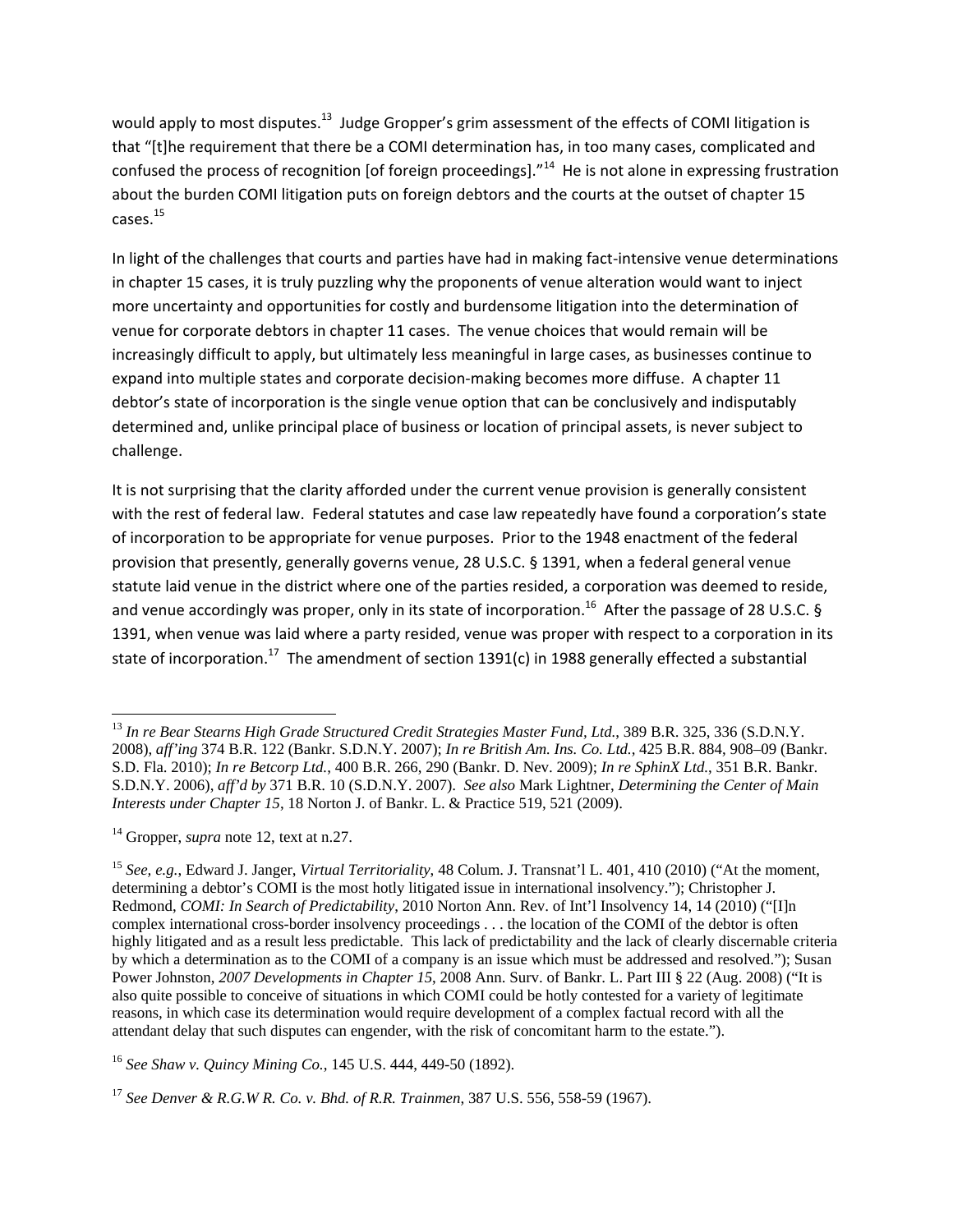expansion of venue choices for plaintiffs suing corporations, but did not remove the corporation's state of incorporation as a proper venue. $^{18}$ 

Furthermore, a corporation's state of incorporation is appropriate venue pursuant to specific venue provisions governing various federal actions including, but not limited to: (1) patent infringement, 28 U.S.C. § 1400(b); (2) antitrust matters, 15 U.S.C. § 22; (3) CERCLA, 42 U.S.C. § 9613(b); (4) Securities Act of 1933, 15 U.S.C. § 77v; (5) Securities Exchange Act of 1934, 15 U.S.C. § 78aa; (6) Investment Advisors Act, 15 U.S.C. § 80b‐14; (7) review of orders of federal agencies, 28 U.S.C. § 2343; (8) civil RICO claims, 18 U.S.C. § 1965; and (9) actions against automobile manufacturers brought by dealers regarding termination of franchise agreements, 15 U.S.C. § 1222. In *State of Delaware v. State of New York*, 507 U.S. 490 (1993), the Supreme Court rejected the notion that the principal place of business rather than state of incorporation should control escheat rights. Acknowledging the propriety of venue based on state of incorporation, Senator John Cornyn of Texas, as we all know one of the primary proponents of amending the current venue provision, opposed any change to a similar venue provision for patent infringement suits based on the state of incorporation of either the plaintiff or defendant in his opposition to a proposed amendment to the Patent Reform Act of 2007. When faced with an amendment that would limit venue choice and likely remove venue from the Eastern District of Texas, a popular venue for patent infringement lawsuits, Senator Cornyn stated that the amendment "unnecessarily makes waste of the experience and expertise that several federal judges in the EDTX have developed in the highly complex area of patent litigation."<sup>19</sup>

Stated simply, removing state of incorporation from the venue choices for corporations seeking chapter 11 protection would be an anomaly in the federal system, no doubt in large part as a result of the clarity provided by such an option (as well as other jurisdictional concerns, of course), and should be rejected. In the absence of a clear venue option, creditor groups may strategically commence value‐destroying fights to move cases to jurisdictions perceived to be more favorable by alleging a case was filed in an improper venue; cases may be determined to have been filed in an improper (not just inconvenient) venue, resulting in further litigation regarding whether such cases should be dismissed or only transferred, and the possible dismissal (as opposed to transfer) of these cases in accordance with Bankruptcy Rule 1014(a)(2).<sup>20</sup> Any such dismissal could be disastrous to a debtor's estate, potentially

(a) Dismissal and Transfer of Cases.

<sup>&</sup>lt;sup>18</sup> As enacted in 1948, section 1391(c) provided that "[a] corporation may be sued in any judicial district in which it is incorporated or licensed to do business or doing business, and such judicial district shall be regarded as the residence of such corporation for venue purposes." 28 U.S.C. § 1391(c) (1948). As amended in 1988, section 1391(c) now provides in pertinent part that, "[f]or purposes of venue under this chapter, a defendant that is a corporation shall be deemed to reside in any judicial district in which it is subject to personal jurisdiction at the time the action is commenced." This would include state of incorporation for any corporate entity.

<sup>&</sup>lt;sup>19</sup> See July 13, 2007 press release regarding the Patent Reform Act of 2007.

 $20$  Bankruptcy Rule 1014(a) states:

<sup>(1)</sup> *Cases Filed in Proper District*. If a petition is filed in the proper district, the court, on the timely motion of a party in interest or on its own motion, and after hearing on notice to the petitioners, the United States trustee, and other entities as directed by the court, may transfer the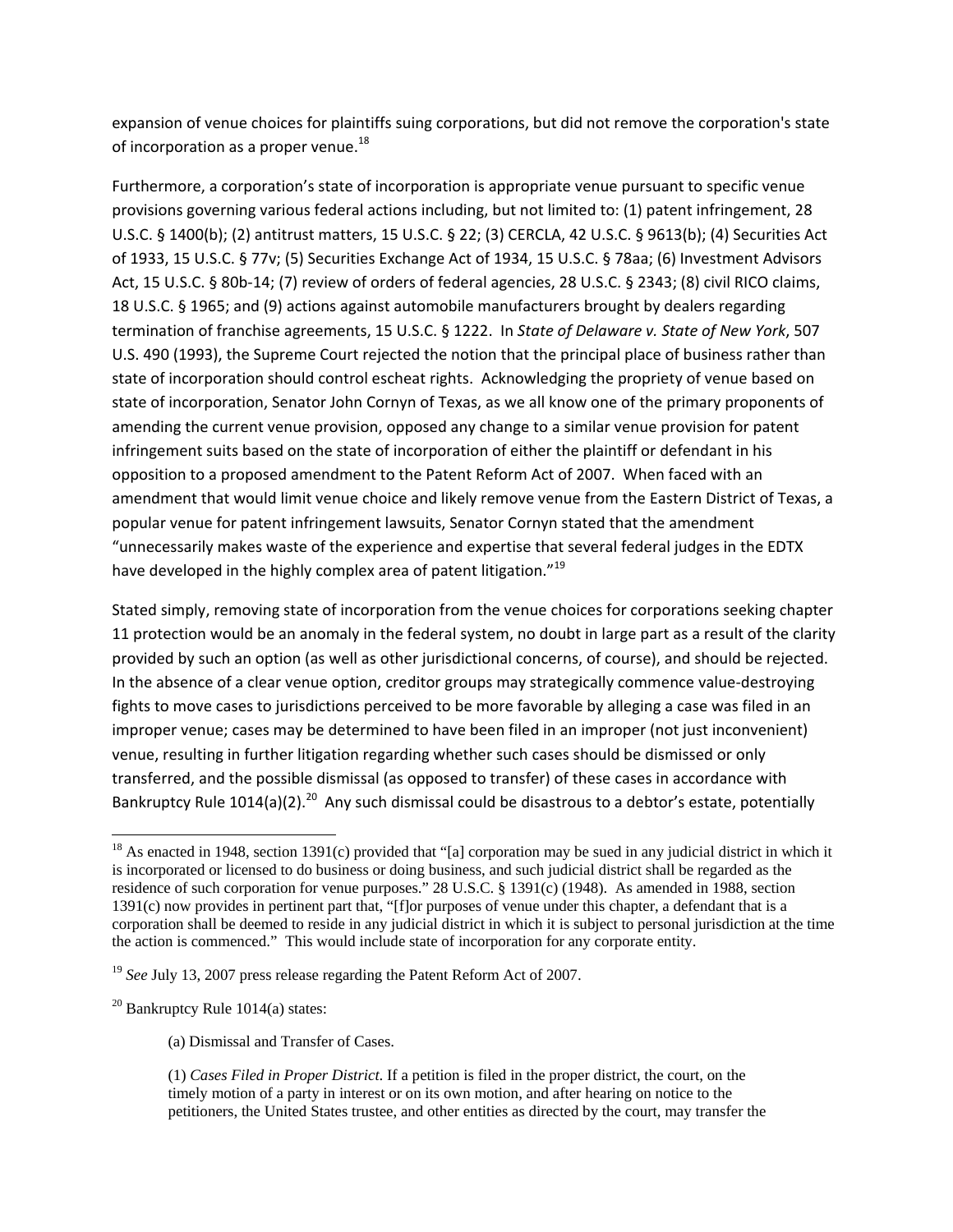resulting in the forfeiture of preference recoveries and other avoidance actions tied to a petition date that would cease to be operative, and the quintessential "race to a courthouse" before a case could be re‐filed.

But these points only speak to clarity and certainty of a court's jurisdiction—what of convenience?

Access for parties in interest will not be materially improved in most large chapter 11 cases by limiting a debtor's choice of forum to exclude a debtor's state of incorporation. Creditors are often widely dispersed and located throughout the country, if not the world. In this global economy, it is simply not true that creditors are located near a debtor's headquarters, and as a result, limiting venue to a debtor's principal place of business, or the location of its principal assets, does not necessarily increase a creditor's access to a bankruptcy court. No evidence exists, empirical or otherwise, supporting the blanket assertion that altering the venue rules will actually increase accessibility for or participation by creditors or other parties in interest. Similarly, most large debtors have substantial operations spread throughout the country. It is not uncommon for the majority of a company's employees to be located in states other than where the principal place of business is located. Examples that spring immediately to mind are those where a debtor has retail operations or multiple manufacturing plants. Limiting a debtor's venue to its principal place of business or principle assets would not meaningfully enhance the ability of such employees to participate in the process.

Moreover, in recent years, parties in interest have benefited from increasingly greater access to bankruptcy courts in other states as a result of substantial advances in technology and revised local rules of bankruptcy procedure. In 1991, at the beginning of the contemporary venue debate, Professor LoPucki and his colleague and co-author William C. Whitford acknowledged that large and complex corporate restructurings would likely always have issues with stakeholder access to bankruptcy proceedings—this stems from the fact that such companies often have stakeholders both across the nation and around the world.<sup>21</sup> LoPucki and Whitford also acknowledged, however, that this burden on participation could be greatly reduced by the implementation and expansion of information technologies.<sup>22</sup>

In recent years, advances in technology have provided immediate global public access to court dockets and pleadings in the federal court system generally and, as discussed in this testimony *infra*, the

case to any other district if the court determines that the transfer is in the interest of justice or for the convenience of the parties.

<u> Andrewski politika (za obrazu za obrazu za obrazu za obrazu za obrazu za obrazu za obrazu za obrazu za obrazu</u>

(2) *Cases Filed in Improper District*. If a petition is filed in an improper district, the court, on the timely motion of a party in interest or on its own motion, and after hearing on notice to the petitioners, the United States trustee, and other entities as directed by the court, may dismiss the case or transfer it to any other district if the court determines that transfer is in the interest of justice or for the convenience of the parties.

<sup>21</sup> *See* Lynn M. LoPucki and William C. Whitford, *Venue Choice and Forum Shopping in the Bankruptcy Reorganization of Large, Publicly Held Companies*, 1991 Wis. L. Rev. 11, 48.

<sup>22</sup> *See id.* at 49.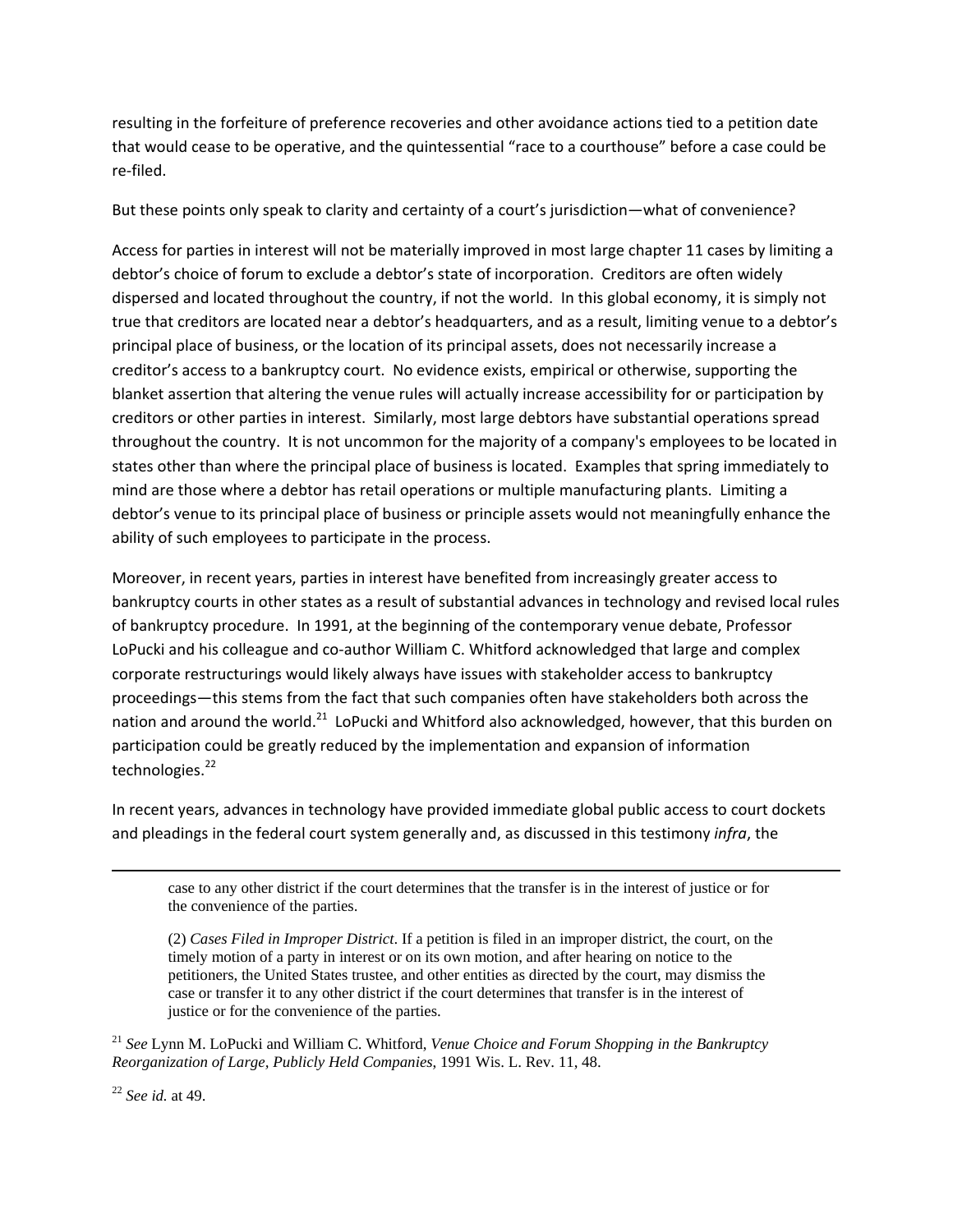Delaware and Southern District of New York bankruptcy courts specifically. These advances have all but eliminated geographic hurdles to creditor participation and provided uniform access to the federal courts. Since 2000, the Administrative Office of U.S. Courts has worked to implement an electronic filing and case management system, the CM/ECF, which provides for electronic filing and access to documents. The CM/ECF System is in use in all bankruptcy courts, district courts and circuit courts of appeal. More than 41 million cases and 500 million documents are now accessible online through CM/ECF. Over 700,000 attorneys throughout the country have e-filed documents using CM/ECF.<sup>23</sup>

Additionally, independent internet websites, such as those operated by corporate debtors, court‐ appointed claims agents, and other professionals, also provide access to critical case information, such as deadlines, forms, case dockets and status reports. The Delaware and Southern District of New York bankruptcy courts, among others, also have invested in videoconferencing and teleconferencing technology and support staff to allow parties to participate remotely in the judicial process. In many matters, participation in bankruptcy court hearings via video or teleconference has become a standard practice that often eliminates the need to be physically present in order to participate in the bankruptcy process. Both the Delaware and Southern District of New York bankruptcy courts, and over 30 other bankruptcy court districts across the country, utilize CourtCall, a vendor specializing in facilitation of telephonic and video courtroom conferencing, to supply advanced teleconferencing and/or videoconferencing capabilities.<sup>24</sup>

These technological changes do not occur in a vacuum. In order to promote access for smaller stakeholders located around the country, bankruptcy courts have also modified their local rules to permit creditors and other parties to take advantage of these technological developments. For instance, the Delaware bankruptcy court has implemented local procedural rules to relax local counsel requirements and allow for greater remote creditor participation in bankruptcy proceedings.

In Delaware, creditors and shareholders, or their out‐of‐state counsel, are not required to associate with local counsel when addressing issues related to the filing of a proof of claim or interest and responding to any objection to such a proof of claim or interest.<sup>25</sup> Furthermore, such claimants may participate pro se and telephonically at any hearing related to the filing of a proof of claim or interest.<sup>26</sup> Government attorneys, such as attorneys for any state or local government or the Pension Benefit Guaranty Corporation, also do not need local counsel to appear in the Delaware bankruptcy court.<sup>27</sup> And in all other situations, parties have 30 days from the filing of their first pleading with the bankruptcy court to

<sup>23</sup> *See* http://www.uscourts.gov/FederalCourts/CMECF/FAQs.aspx (last visited October 17, 2013) for all CM/ECF figures set forth herein.

<sup>&</sup>lt;sup>24</sup> See http://www.courtcall.com/ccallp/public\_displaypage?pagename=Courts%20List (last visited October 17, 2013).

<sup>25</sup> *See* Del. Bankr. LR 9010-1(e).

<sup>26</sup> *See* Del. Bankr. LR 3007-1(g).

<sup>27</sup> *See* Del. Bankr. LR 9010-1(e).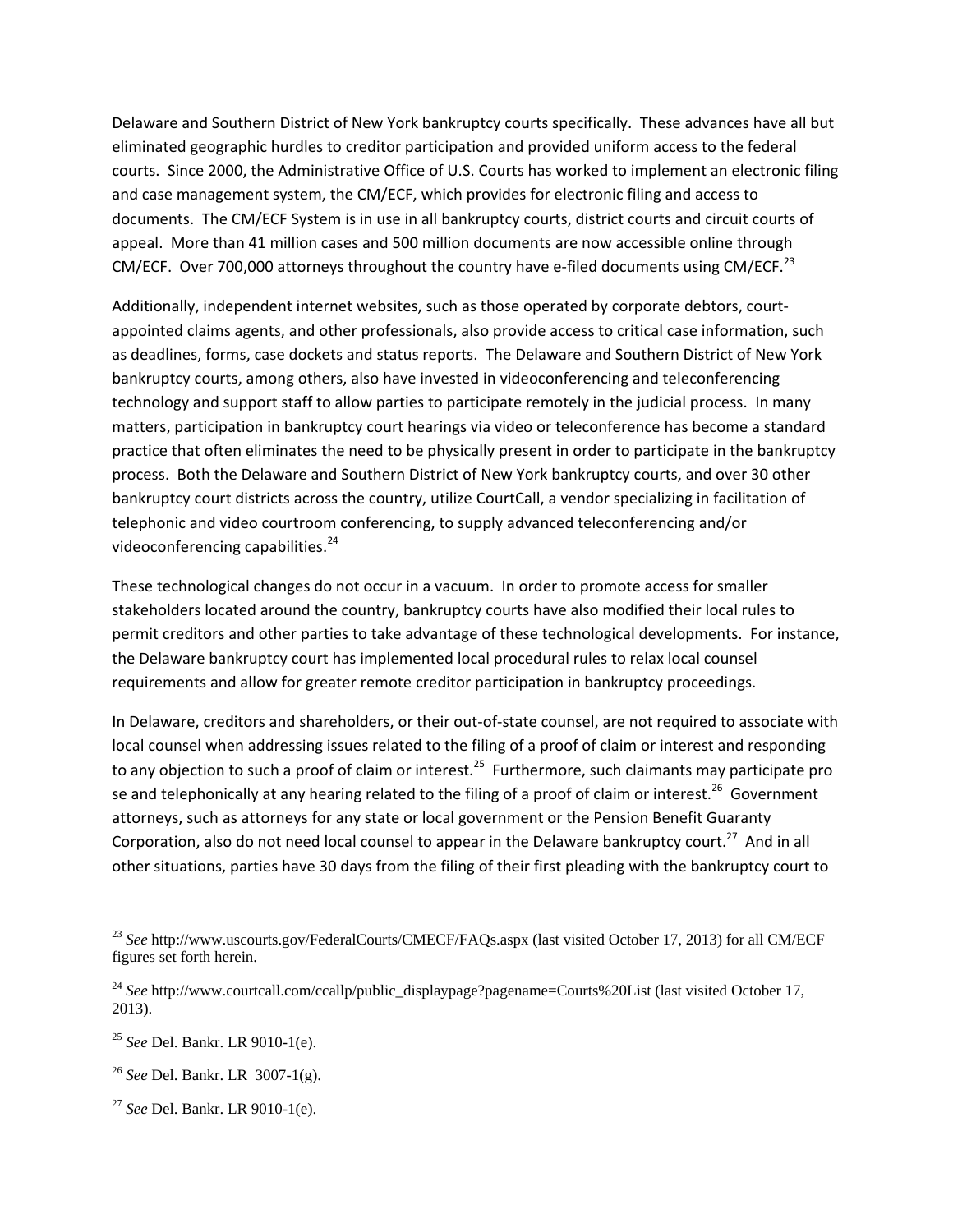affiliate with local counsel.<sup>28</sup> Often, issues raised by such a party can be heard and resolved by the court before the local counsel requirement even arises.

In conjunction with the technological advancements in the bankruptcy court, these local rules have expanded court access to numerous parties seeking to make their voices heard in large corporate reorganizations, significantly lessening the inconvenience to parties in interest of protecting their rights in a bankruptcy court such as Delaware's.

Even ignoring these sociological, technological and local developments, however, current statutory law, in and of itself, ensures that chapter 11 cases filed in truly inconvenient jurisdictions will be transferred. Once a chapter 11 case or other bankruptcy case is filed it may be transferred to another district in the interest of justice or for the convenience of the parties, pursuant to 28 U.S.C. § 1412 and Bankruptcy Rule 1014.<sup>29</sup> The statute applies to cases filed in the proper venue, as well as those cases filed in an improper venue.<sup>30</sup> Further, any party-in-interest in a bankruptcy case, including employees and creditors, may seek to transfer venue pursuant to 28 U.S.C. § 1412 and Bankruptcy Rule 1014.

By way of example, the Delaware bankruptcy court analyzes the following four factors when applying the "convenience of the parties" and "interest of justice" standards of Bankruptcy Rule 1014(a): (a) the proximity of the bankruptcy court to the interested parties; (b) the location of the debtor's assets; (c) the bankruptcy court's ability to administer the estate more economically; and (d) the relative economic harm to the debtor and the other interested parties by the transfer.<sup>31</sup> These are among the same factors considered by bankruptcy courts in other jurisdictions, such as in Texas, Massachusetts, California, Florida and others, when deciding whether to grant a motion to transfer venue.<sup>32</sup>

The Delaware bankruptcy court has specifically expressed its concern for the interests of creditors and other parties when considering venue motions. For example, Judge Walsh, United States Bankruptcy

<sup>28</sup> *See* Del. Bankr. LR 9010-1(d); D. Del. LR 83.5(e).

<sup>29</sup> *See* 28 U.S.C. § 1412.

<sup>30</sup> *Compare* 28 U.S.C. §§ 1404(a) *and* 1406(a). *See also* Fed. R. Bankr. P. 1014(a) and (b).

<sup>31</sup> *See In re Infolink Grp. Inc.*, No. 10-10891, at 44-46 (Bankr. D. Del. June 2, 2010) (Transcript); *First New England Dental Ctrs., Inc.*, No. 98-347, letter op. at 4-5 (Bankr. D. Del. Mar. 20, 1998); *In re Ernst Home Ctr., Inc.*, Nos. 96-1088 and 1099, bench ruling at 2-3 (Bankr. D. Del. Mar. 8, 1996) (Transcript); *see also Jumara v. State Farm Ins. Co.*, 55 F.3d 873, 879-80 (3d Cir. 1995); S*on v. Coal Equity, Inc. (In re Centennial Coal, Inc.)*, 282 B.R. 140, 144 (Bankr. D. Del. 2002); *In re Del. & Hudson Ry. Co.*, 96 B.R. 467, 486 (Bankr. D. Del. 1988); *In re Ocean Props. of Del., Inc.*, 95 B.R. 304, 305 (Bankr. D. Del. 1988); *In re Racing Servs., Inc.*, No. 04-10349, at 54:9-25 – 55:1-16 (Bankr. D. Del. Feb. 11, 2004) (Transcript); *See In re Innovative Commc'n Co., LLC*, 358 B.R. 120, 126-8 (Bankr. D. Del. 2006).

<sup>32</sup> *See Gulf States Exploration Co. v. Manville Forest Prods. Corp. (In re Manville Forest Prods. Corp.),* 896 F.2d 1384, 1391 (2d Cir. 1990); *In re Donald*, 328 B.R. 192, 204 (B.A.P. 9thCir. 2005); *Puerto Rico v. Commonwealth Oil Ref. Co. (In re Commonwealth Oil Ref. Co.),* 596 F.2d 1239, 1247 (5th Cir. 1979); *In re Dunmore Homes, Inc.*, 380 B.R. 663, 672 (Bankr. S.D.N.Y. 2008); *In re MacDonald*, 73 B.R. 254 (Bankr. N.D. Ohio 1987); *In re Baltimore Food Sys. Inc.,* 71 B.R. 795 (Bankr. D.S.C. 1986); *In re Walter*, 47 B.R. 240 (Bankr. M.D. Fla. 1985); *In re Almeida*, 37 B.R. 186 (Bankr. E.D. Pa. 1984).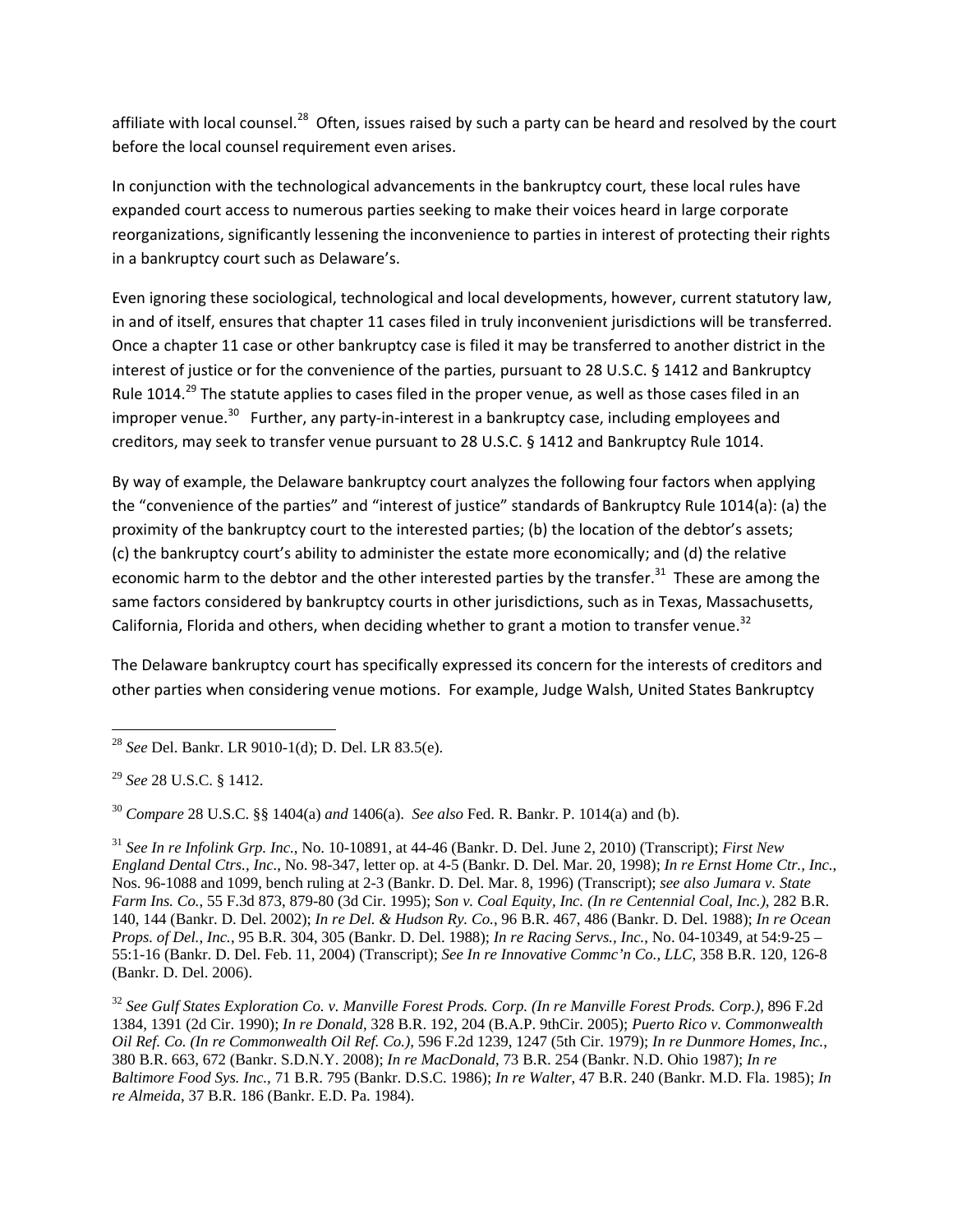Court Judge for the District of Delaware, in *USM Corp.*, granted a motion to transfer venue to protect the rights of retirees and stated "it gives these people some comfort to be able to firsthand observe what is going on and undertake whatever efforts they believe to protect their interest, they can do it at the Boston location rather than here."<sup>33</sup> This case is an example of the propensity of the Delaware bankruptcy court to give full consideration to the interests of retirees seeking to transfer venue, and illustrates that such motions will be granted when pursued by interested parties. Yet another example of the Delaware bankruptcy court's balanced approach to venue transfer motions is demonstrated by Judge Walsh's comments in the *Hawaiian Telecom* case:

> Let me comment on the venue issue. And quite frankly it's troubling me. And the reason it's troubling me is aside from electricity, this is a utility that has a significant impact probably on 99% of the population of the state … And I am concerned that if something bad happens, then they're going to say it's because it was on somebody else's court. Namely this one. Not where it should have been with the appropriate consideration for the population in general. $34$

Likewise, in *Qualteq, Inc.*, Judge Kevin J. Carey granted a motion to transfer venue to the Northern District of Illinois in 2012 where one of the debtors' stated reasons for filing in Delaware was to file in a forum away from large, ongoing litigation in Illinois and where, among other things, approximately 45.5% of the creditors listed on the debtors' creditor matrix contained an Illinois address, and 77% of the debtors' scheduled indebtedness was listed as owed to creditors with an Illinois address.<sup>35</sup> In so ruling, Judge Carey stated bluntly: "the Debtors' obvious attempt to 'escape' the forum best suited for administration of these chapter 11 cases should not be condoned." 36

It is a common misconception that venue transfer motions are not granted. From 2006 through 2012, however, motions to transfer venue out of the Delaware bankruptcy court were ruled upon by the bankruptcy court in 13 different non-affiliated chapter 11 cases. In nine of these thirteen different chapter 11 cases, or roughly 69.2%, the Delaware bankruptcy court transferred venue. This is not an anomaly; historically, dating back over 20 years, the Delaware bankruptcy court has consistently granted approximately 60% of such motions. Further, on at least three different occasions during the period from 2003 through 2012, judges of the Delaware Bankruptcy Court on their own raised the issue of transferring venue and in all three cases, the court transferred the pending chapter 11 cases out of

 <sup>33</sup> *In re USM Corp.*, No. 05-10272, at 26:4-8 (Bankr. D. Del. Feb. 3, 2005, Judge Peter J. Walsh) (Transcript).

<sup>34</sup> *In re Hawaiian Telecom Communications, Inc.*, No. 08-13086, at 8:5-14 (Bankr. D. Del. Dec. 2, 2008, Judge Peter J. Walsh) (Transcript).

<sup>35</sup> *See* Memorandum and Order Transferring Venue, *In re Qualteq, Inc.*, No. 11-12572, (Bankr. D. Del. Feb. 16, 2012, Judge Kevin J. Carey), ECF Nos. 106 & 732.

<sup>36</sup> *See id.*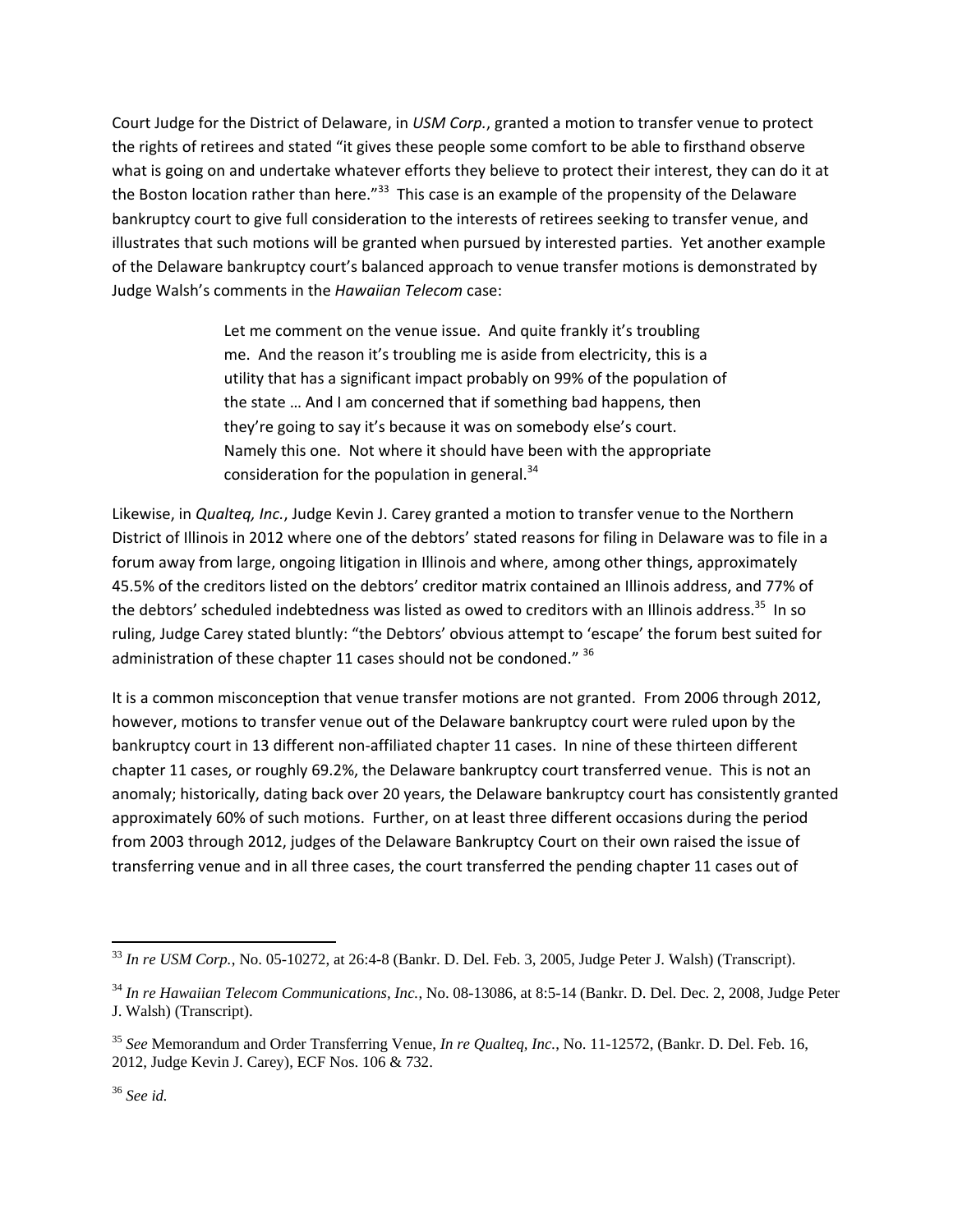Delaware.<sup>37</sup> (The Court has also transferred certain adversary proceedings. This statistic does not include the many adversary matters that have been transferred by the Delaware Bankruptcy Court.)<sup>38</sup>

Some have argued that bankruptcy courts do not consider motions to transfer venue until a month or two after the case was filed, thus causing a delay that could inconvenience everyone involved. However, on multiple occasions the Delaware bankruptcy courts has recognized the importance of granting motions to transfer venue within the first thirty days of the case, in addition to granting the other relief necessary to stabilize the debtor, in order to ensure that the matter is quickly before the proper court.<sup>39</sup>

Current statutory law provides the best of both worlds—a venue provision that provides at least one clear venue choice in nearly every case, and a separate provision that allows a case to be transferred when truly more inconvenient than other permissible locations for the majority of parties in interest. Both provisions work well to achieve their important goals. Therefore, I submit the current venue statute should not be altered in the name of convenience.

## **The Efficiency of Delaware and the Academic Debate**

From my perspective as a bankruptcy practitioner, it is obvious that removing state of incorporation as a basis for venue will lead to an overall increase in the cost of corporate reorganization that will ultimately harm employees, creditors and the market generally. It is axiomatic that increasing the costs of and delay attendant to a corporate reorganization will result in fewer assets being available to satisfy employees, creditors and other stakeholders, and a higher likelihood of non‐going‐concern liquidations, which destroy jobs. The existing venue provision has fostered the development of highly experienced courts in complex business bankruptcies, resulting in quicker trips through reorganization. Although the debate among academics rages on as to the reasons why, as discussed below, this was true in 2006 when Professors Kenneth Ayotte and David A. Skeel, Jr. analyzed a broad sampling of bankruptcy cases

<sup>&</sup>lt;sup>37</sup> See Order Requiring Debtor to Appear and Show Cause Why Case Should Not be Transferred and Order Transferring Case, *In re Dr. Barnes' Eyecenter, Inc.,* No. 04-10784 (Bankr. D. Del. Mar. 10, 2004, Judge Mary F. Walrath), ECF Nos. 9 & 15; Order Transferring Ch. 11 Case Pursuant to Bankr. R. 1014(a)(1) and Transcript regarding Hearing, *In re Three S Delaware, Inc.*, No. 08-13068 (Bankr. D. Del. Dec. 10, 2008, Judge Peter J. Walsh), ECF Nos. 20 & 24; Order Transferring Cases and Adversary Proceedings sand Transcript regarding Hearing, *In re RC Sooner Holdings, LLC, et al.*, No. 10-10528 (Bankr. D. Del. June 14, 2010, Judge Brendan Linehan Shannon), ECF Nos. 204 & 211.

<sup>&</sup>lt;sup>38</sup> All statistics set forth in this paragraph are on file with the Officer of the Clerk of the United States Bankruptcy Court for the District of Delaware. Information not available for period of October 1996 through 1997. A grouping of affiliated cases is treated as a single case for purposes of these statistics.

<sup>39</sup> *See, e.g., In re Racing Servs., Inc.*, No. 04-10349, at 55:12-16 (Bankr. D. Del. Feb 11, 2004, Judge Mary F. Walrath) (Transcript) ("I think it's more important to transfer it now rather than to wait, because of the necessity to address the serious issue raised with respect to Section 543 on whether the receiver can be excused from turning over the assets of the debtor to the debtor's estate."); *In re USM Corp*., No. 05-10272, at 26:24-5 – 26:1 (Bankr. D. Del. Feb. 3, 2005, Judge Peter J. Walsh) (Transcript) ("And I think it is appropriate to do it earlier rather than later. And for those reasons, I will grant the [venue] motion."); *In re CHA Hawaii LLC*, No. 08-12027, at 9:17-18 (Bankr. D. Del. Sept. 19, 2008, Judge Peter J. Walsh) (Transcript) (granting motion to transfer venue at Second Day Hearing).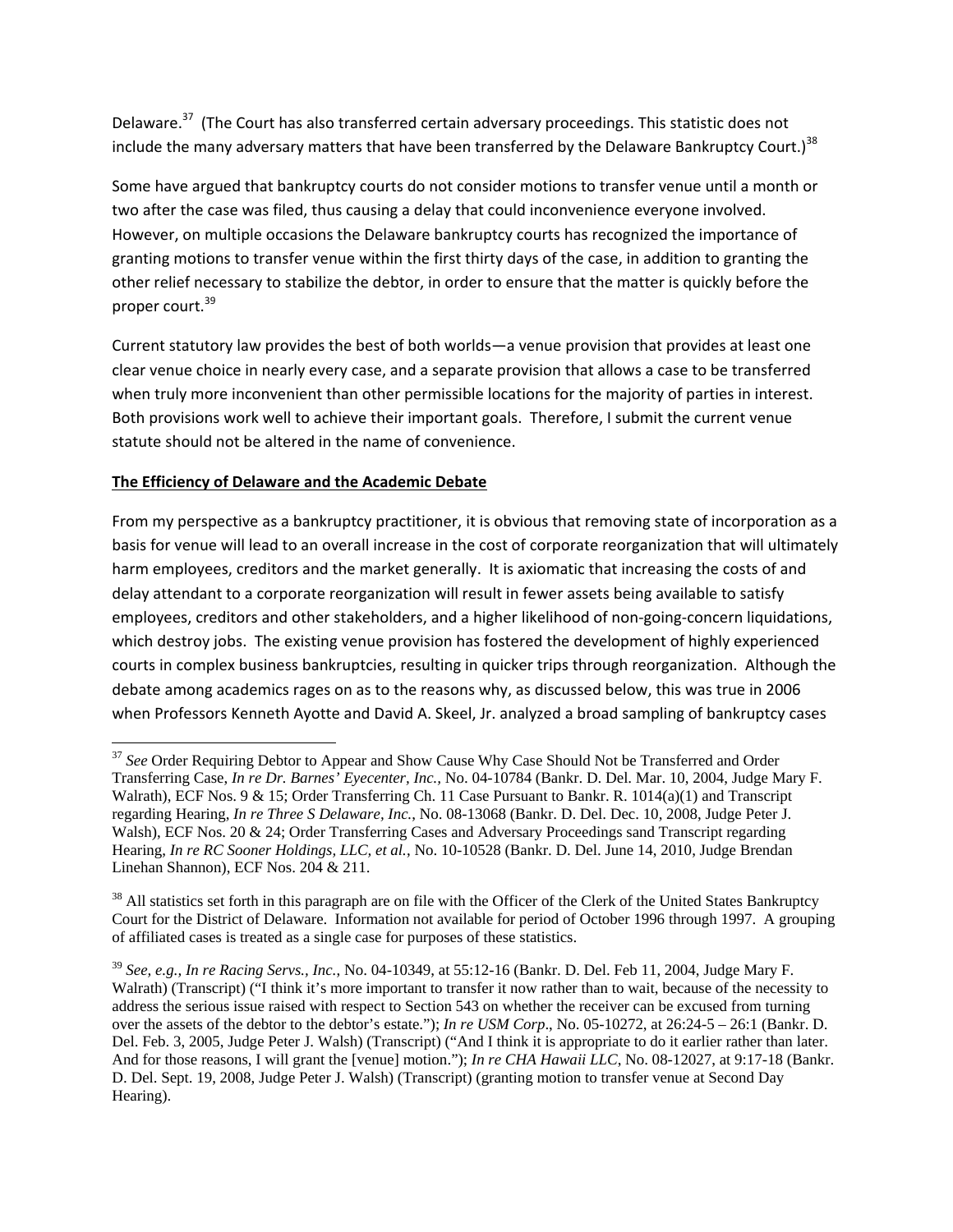to "confirm the general perception and other researchers' findings that the Delaware bankruptcy judges handled cases appreciably faster than the judges in other districts."<sup>40</sup>

While there may not be a direct correlation between shorter case duration and lower professional fees in every case, a shorter case duration should tend on the whole to reduce the overall costs associated with a bankruptcy reorganization case. Indeed, the recent successful restructuring and sale of General Motors in the Southern District of New York bankruptcy court demonstrates the value of speed in keeping professional fees and other reorganization costs in check. Prior to the GM bankruptcy case, Professor LoPucki forecast that the massive GM bankruptcy case would produce professional fees nearing \$1 billion.<sup>41</sup> However, the case proceeded quickly and efficiently, with substantially all of GM's assets being sold in the initial 40 days of the bankruptcy case and a liquidating chapter 11 plan being consummated less than nine months later. As a result of these and other efficiencies, total professional fees in the chapter 11 case topped out at approximately \$110 million. Even Professor LoPucki was forced to concede that the GM bankruptcy was "unusually inexpensive" for its size.<sup>42</sup>

Furthermore, the benefits of speedy reorganizations extend beyond keeping professional fees in check. In general, a quick trip through bankruptcy means a quicker dividend to creditors on their claims. It also means less uncertainty to employees, vendors and other parties that interact with corporate debtors. If a corporation exits bankruptcy sooner, it allows all those parties to plan for the future.

Another critical factor in considering state‐of‐incorporation venue is the willingness of lenders to extend bankruptcy loans in jurisdictions without an established record of effectively or quickly handling large chapter 11 cases. It has been true for some time that most companies that file for bankruptcy in Delaware have very significant levels of secured debt. Further logic and practical experience teach that a company's secured lenders have significant input in its choice of venue for a bankruptcy filing. The reality for many over-leveraged companies is that, to successfully reorganize, they will need debtor-inpossession financing from their existing secured lenders or, at minimum, the consent of their secured lenders to the company's use of cash after the company files bankruptcy. This gives secured lenders, who effectively hold the company's purse strings, significant leverage over venue choice. Both the Delaware and Southern District of New York bankruptcy courts have well‐developed precedent and procedures governing DIP financing transactions and other aspects of bankruptcy reorganizations, which provides lenders and debtors with a measure of certainty as to what can and cannot be accomplished. A change in venue laws specifically designed to remove venue based on state of incorporation will upset this paradigm and is apt to cause many lenders to rethink their willingness to lend to distressed businesses in chapter 11 cases, resulting in more chapter 7 non-going-concern liquidations. And those

<sup>40</sup> *See* Kenneth Ayotte and David A. Skeel, Jr., *An Efficiency-Based Explanation For Current Corporate Reorganization Practice*, 73 U. Chi. L. Rev. 425, 461 (Winter 2006) ("[W]e find that Delaware cases are 168 days faster than cases elsewhere, a speed effect that is statistically significant.").

<sup>&</sup>lt;sup>41</sup> See Eric Morath, GM Bankruptcy Case 'Unusually Inexpensive', The Wall Street Journal Bankruptcy Beat Blog (Posted July 26, 2011, at 4:08 p.m. ET).

<sup>42</sup> *See id.*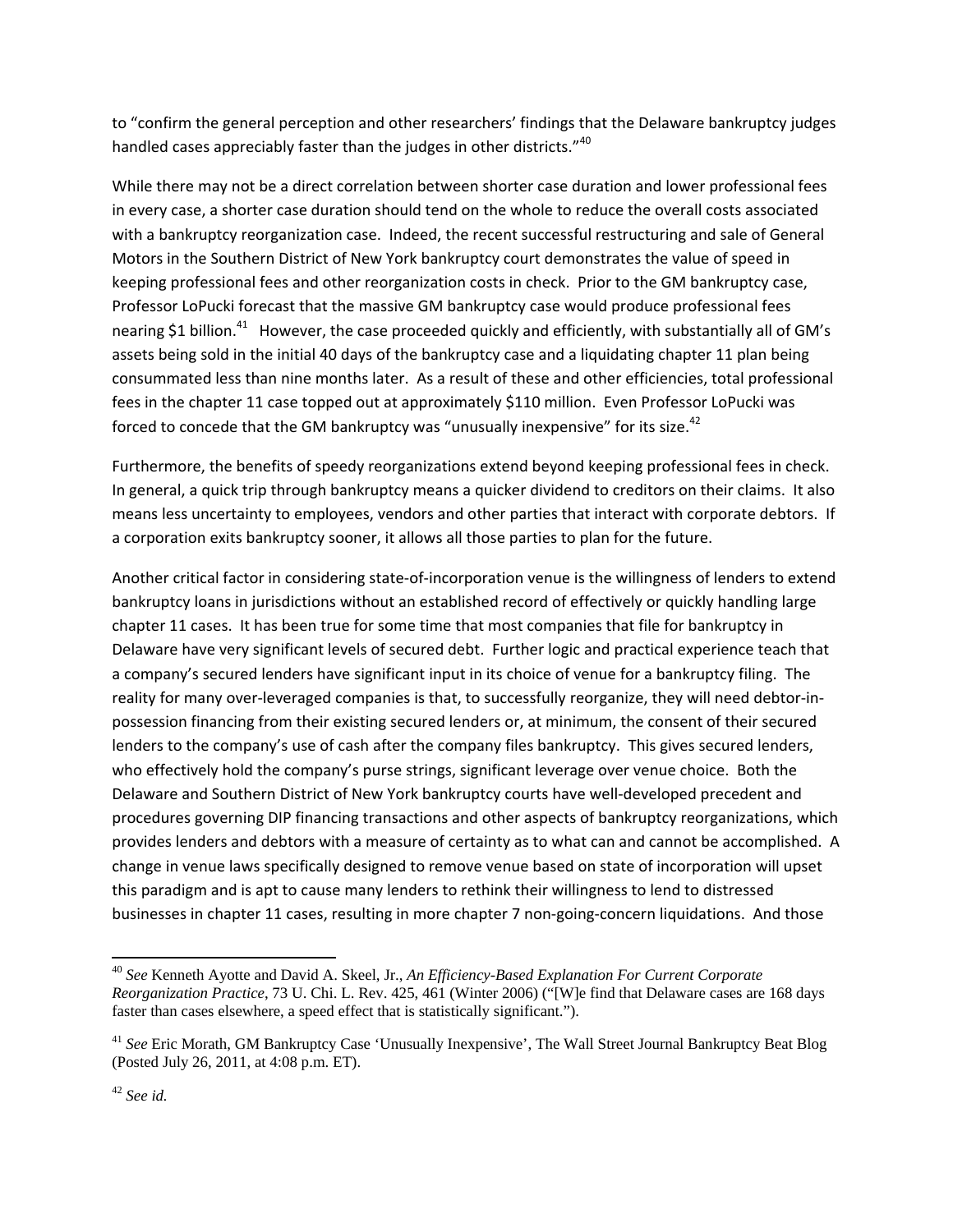lenders that are still willing to extend credit to chapter 11 debtors may do so only at a significantly higher cost of capital than that which currently prevails in bankruptcy cases in Delaware and Southern District of New York. This, in turn, will create a greater risk that reorganizations will fail, resulting in the loss of jobs and greater inefficiency in the redeployment of the assets of bankrupt companies.

Changing the venue rules would likely result in increased costs to taxpayers as well. In addition to having substantial experience in large and complex reorganizations, the bankruptcy courts and the Office of the United States Trustee in Delaware and the Southern District of New York have the infrastructure in place to handle such cases. In a time when the nation is facing large government deficits and funding issues, amendments to the venue rules will require substantial investment in infrastructure and personnel in courts around the country that are already overburdened with consumer bankruptcies.

Indeed, over the last two decades, the Delaware bankruptcy court has put in place a robust information technology backbone required by the volume of filings such cases generate, including servers, back up servers and additional IT staff. Additionally, in 2005‐2006, the Delaware bankruptcy court added additional courtrooms, expanded the size of most of its courtrooms and added videoconferencing and teleconferencing capabilities in all of its courtrooms. These investments were principally directed at meeting the demands of the large corporate reorganization cases that frequently file in Delaware. Most other bankruptcy courts, in contrast, have not had the occasion of Delaware and the Southern District of New York to make such infrastructure investments and likely would be challenged in the near term to provide creditors and other interested parties with the same level of access—both in person and remotely—to court proceedings in mega bankruptcy cases. Furthermore, the Delaware bankruptcy court maintains a help desk designed to respond to inquiries from the thousands of creditors and other interested parties that frequently call the court for information about mega bankruptcy cases.

It is also my understanding that the Delaware and Southern District of New York bankruptcy courts are permanently staffed at levels necessary to service large chapter 11 cases, while other bankruptcy courts often have to request supplementary staffing assistance from the Administrative Office of the United States Courts when a mega case files in their jurisdiction. The Administrative Office then assigns one or more temporary staffers to the court for the anticipated duration of the case, and, as a result, must incur the salary and benefits for the newly added temporary court personnel. If venue is restricted in a way that reduces the concentration of large corporate chapter 11 cases in Delaware and Southern District of New York, it can be expected that the frequency of such staffing requests to the Administrative Office will increase dramatically. The aggregate cost of adding temporary court personnel in many jurisdictions throughout the country is likely to far outstrip the cost to have additional personnel permanently on staff in a few locations such as Delaware and the Southern District of New York. Permanent personnel changes following a venue amendment would likewise will be problematic; this additional investment necessarily will be inefficient because it will have to be made in many of the bankruptcy courts across the country, as removing state of incorporation eliminates a predictable venue option in favor of a system in which it will be more difficult to predict where cases will file. There is, therefore, significant risk that money will be required to be spent in a great number of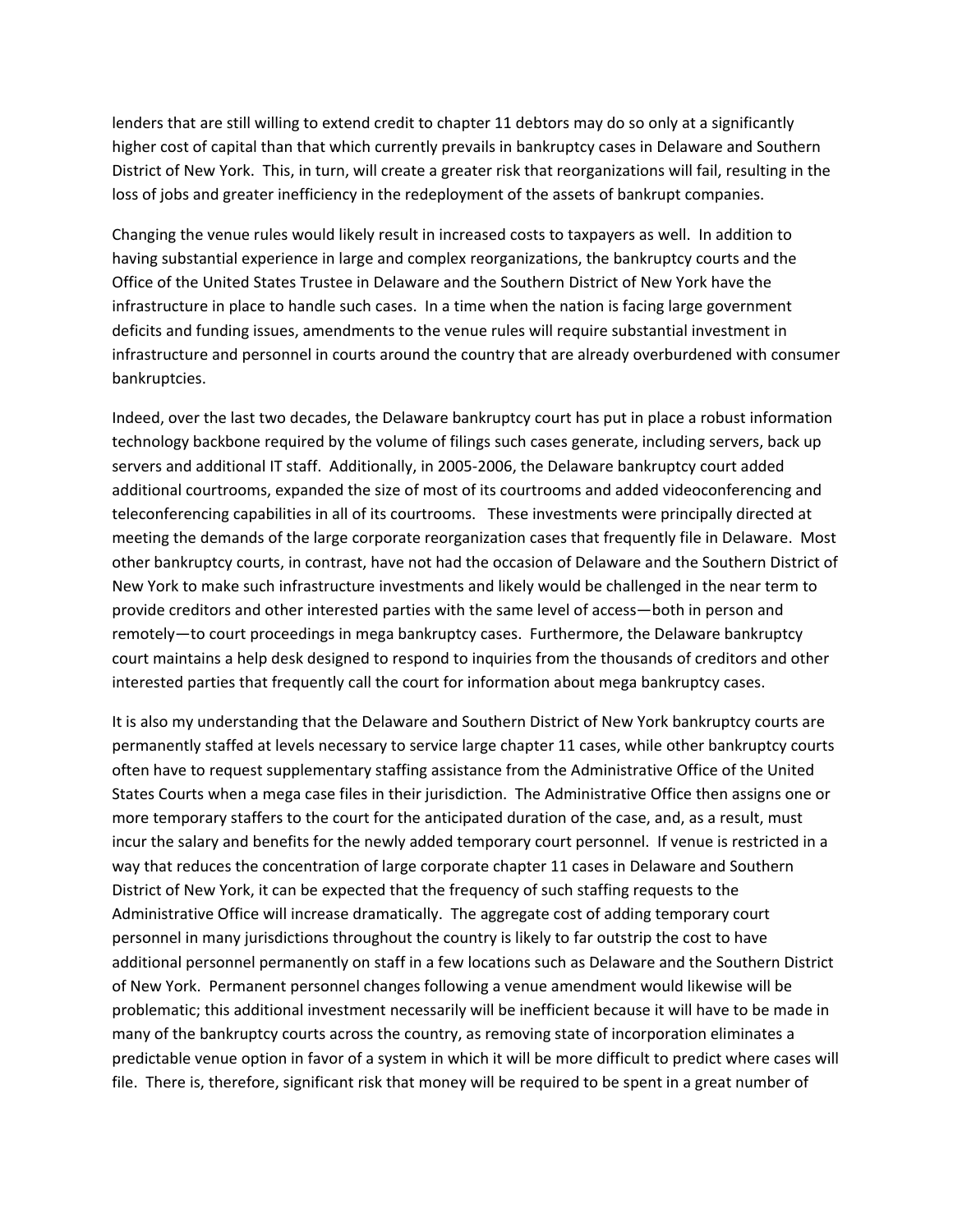bankruptcy jurisdictions even though there surely will be no material increase in the number of chapter 11 cases filed in many of those jurisdictions.

It should also be noted that proposed venue amendments often include provisions removing or severely restricting the ability of affiliated corporations with different principal places of business or location of assets from filing together. This will lead to increased costs of reorganization due to the loss of savings from joint administration of related cases.

That is the perspective of this practitioner. That said, I recognize the academic debate that has raged over the last 20 years regarding whether the concentration of large chapter 11 cases in Delaware and the Southern District has produced better, or worse, results in chapter 11 practice. And I recognize the debate continues and further replies may be forthcoming by Professor LoPucki and others. That said, from my admittedly non-academic perspective, it seems a few points are in order regarding this debate.

First, it seems that when Professors LoPucki and Whitford first surfaced with modern criticism of current venue rules in 1991, it was alleged debtors would forum shop to where exclusivity would be extended the longest—the Southern District of New York—so that debtors could use the threat of lingering in bankruptcy to exact extra leverage over creditors.<sup>43</sup> Indeed, a number of non-venue articles from this time spoke of chapter 11 confirmations increasingly taking longer and longer, so much that wholesale replacement of chapter 11 with other means of maximizing value of and/or reorganizing failed firms were all the rage.<sup>44</sup>

The argument that debtors would shop for a forum where they could long-term park in chapter 11 was soon abandoned, however, when the predominant large chapter 11 venue became Delaware, which even critics of the current venue statute acknowledged confirmed cases quicker than other jurisdictions.<sup>45</sup> The critique of "venue shopping" then became that it encouraged courts to rubberstamp unfeasible chapter 11 plans in the interest of pleasing debtors with quicker exits from chapter 11, which led to higher re-filing rates and business failures after emergence from chapter 11.<sup>46</sup> When Delaware re-filing rates went down slightly and other districts went up to become roughly equal, the argument championed by critics of the current venue provision then became that this was because the

<sup>43</sup> *See supra* note 21 at 30-32, 35-36, 48 & 57-58.

<sup>44</sup> *See, e.g.*, Lynn M. LoPucki, *The Trouble with Chapter 11*, 1993 Wis. L. Rev. 729 (discussing this problem and collecting prior articles making this observation in note 3 and elsewhere).

<sup>45</sup> *See, e.g.,* Lynn M. LoPucki & Joseph Doherty, *Why Are Delaware and New York Bankruptcy Reorganizations Failing?*, 55 Vand. L. Rev. 1933, 1984-1985 (2002). Of course, after the shift to Delaware occurred, section 1121 of the Bankruptcy Code was also amended to limit the amount of time a debtor's exclusivity may be extended.

<sup>46</sup> *See, e.g.*, *id.* ("Several other factors suggest that the Delaware reorganization process is less thorough than that of Other Courts. Our data show that the Delaware process is quicker. Unpublished data show that the Delaware process is slightly less expensive than that of Other Courts - even though professionals appear to be paid at higher rates in Delaware and Delaware requires local counsel in every case. Some bankruptcy lawyers and judges have told us that the Delaware Bankruptcy Court discourages adversary proceedings and objections to claims.").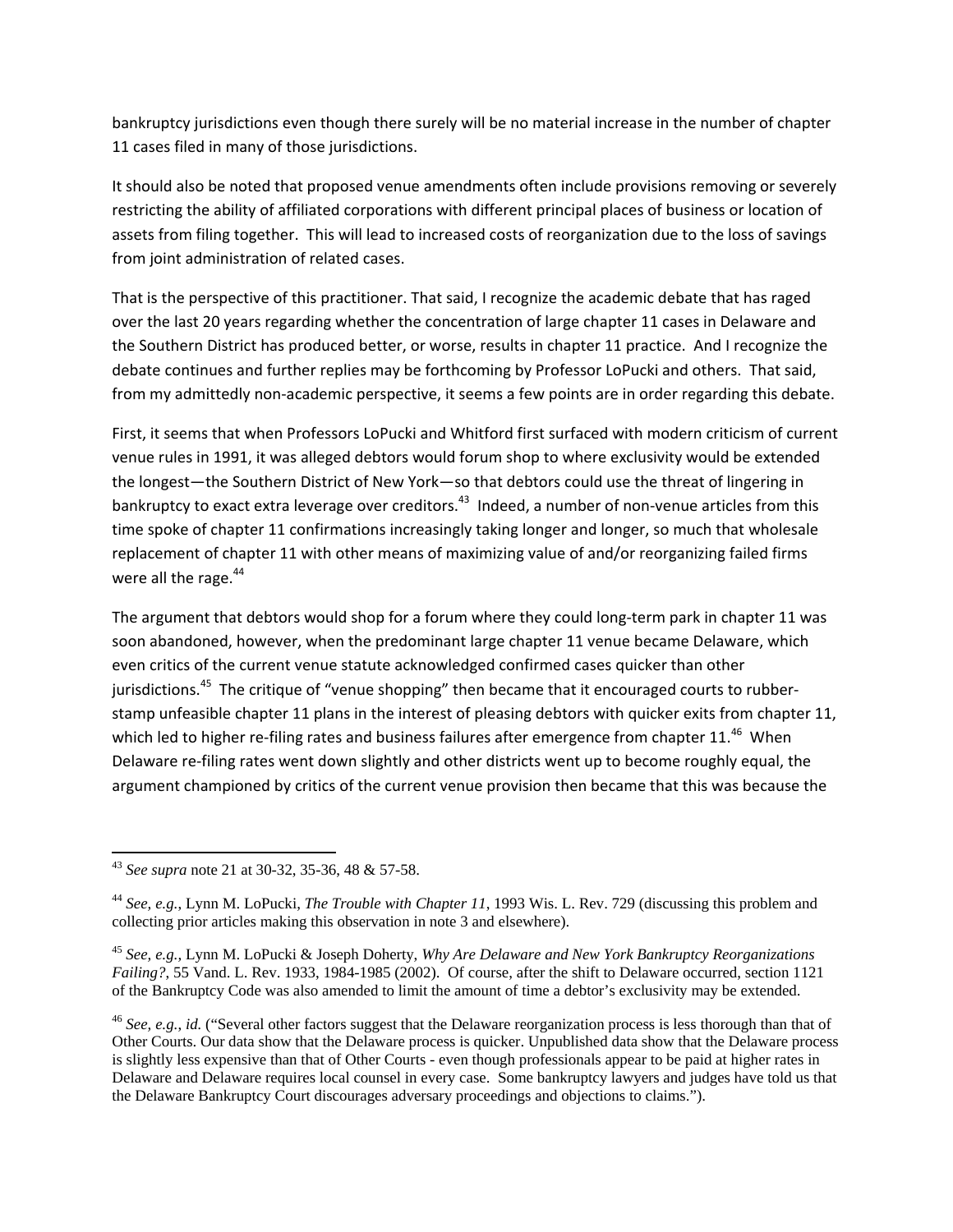Delaware contagion had spread through other courts adopting Delaware's procedures–and that the period of Delaware's ascendancy, 1991-1996, was thus the only relevant period to review.<sup>47</sup>

In my opinion (and not necessarily that of my firm, any of my partners, or anyone else) the shifts in the academic theory seem to show that if you are looking for a witch, you will find a witch—the manifestation of the problem has evolved to fit the theory that there is a problem. The tail is seemingly wagging the dog.

Moreover, academic commentaries have showed that the venue critics' data and conclusions regarding Delaware's period of ascendancy and the spread of its "contagion" are flawed. Specifically:

> Professors Douglas G. Baird and Robert K. Rasmussen have noted that the data analyzing the chapter 11 cases confirmed in Delaware during its "period of ascendancy"(1991‐1996) inappropriately lumps prepackaged and traditional cases, inappropriately skewing the numbers against Delaware and its large number of prepackaged cases during this time, which involve less substantial reorganization and debt reduction given their consensual nature.<sup>48</sup>

In a separate article from his joint work with Professor Baird, Professor Rasmussen has noted that there were only nine traditional confirmed chapter 11 reorganization cases included in the study by Professor LoPucki that gave rise to his theory that large public Delaware chapter 11 cases were more likely to refile within five years during Delaware's "period of ascendancy." Professor Rasmussen detailed the three refilings among these nine traditional confirmed chapter 11 cases from Delaware's "period of ascendancy," and concluded these three cases re‐ filed because of events beyond any control of the bankruptcy court. Specifically, first, Harvard Industries re-filed over four and a half years after its emergence because of a failed acquisition that took place after it emerged from bankruptcy and that was overseen by a CEO installed after the bankruptcy emergence. Second, United Merchants and Manufacturers filed over four and a half years after its emergence as a result of the inability of a subsidiary that was not part of the first filing to manage its debt service. Third, and finally, TWA re‐filed—something not uncommon in this decidedly troubled industry, as Continental

<sup>47</sup> *See* Lynn M. LoPucki, *Courting Failure: How Competition for Big Cases Is Corrupting the Bankruptcy Courts* (Michigan 2005); *see also* Lynn M. LoPucki & Joseph W. Doherty, *Delaware Bankruptcy: Failure in the Ascendancy*, 73 U. Chi. L. Rev. 1387 (2006); Lynn M. LoPucki, *Where Do You Get Off, A Reply to Courting Failure's Critics*, 54 Buff. L. Rev. 511, 517-18 (2006).

<sup>48</sup> *See* Douglas G. Baird & Robert K. Rasmussen, *Beyond Recidivism*, 54 Buff. L. Rev. 343 (2006).